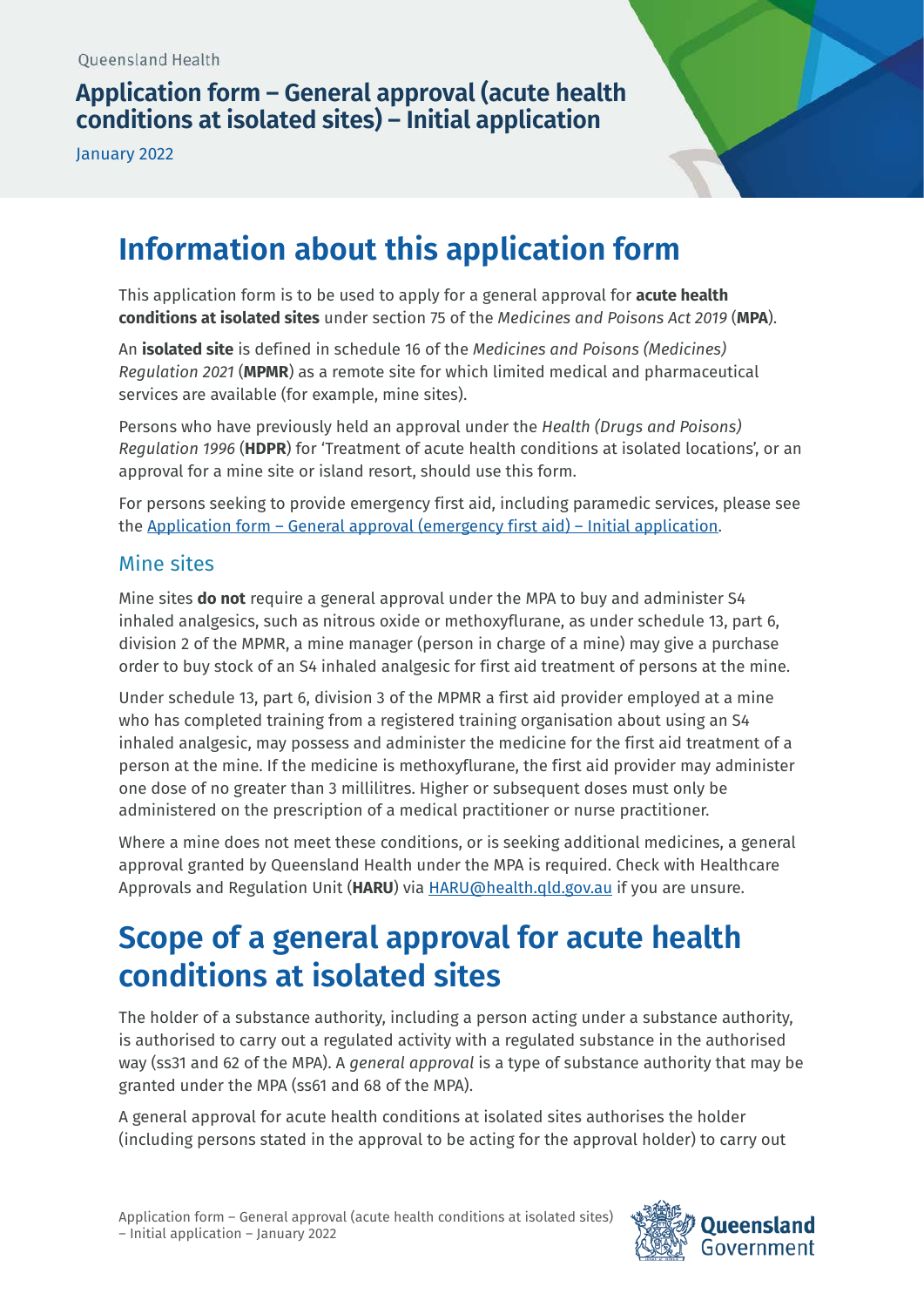the following regulated activities with the regulated substances (medicines) stated in the approval (schedule 16, part 1 of the MPMR):

- 1. A medical practitioner or nurse practitioner employed (includes contracted) by the approval holder to give a purchase order to buy stock of the medicines stated in the approval.
- 2. A senior person at an isolated site (being the person responsible for daily operations at the site – as defined in schedule 16, part 1 of the MPMR) employed by the approval holder, to possess the medicines at an isolated site stated in the approval.
- 3. A registered nurse employed by the holder of the approval to possess and give a treatment dose of an S2, S3 or S4 medicine stated in the approval, on a prescription from a medical practitioner or nurse practitioner (this is in addition to a registered nurse's authority to administer and dispose of medicines).

### What this class of approval does not authorise

A general approval for acute health conditions at isolated sites **does not** authorise:

- the use of any medicines obtained under the approval for ongoing primary health care;
- an approval holder providing medical treatment at sites that hold a Royal Flying Doctor Service (**RFDS**) medicine chest;
- an approval holder to provide treatment from a location where Schedule 2 medicines may be sold under an S2 retail licence.

# **Requirements and conditions**

## Authorised way – section 31 of the MPA

All substance authorities are subject to the requirements and standard conditions specified in the relevant regulation, in this case, the MPMR, that applies to that type of substance authority, and any additional or varied conditions specified on the substance authority. These conditions may limit or specify how the regulated activities must be carried out.

Any person carrying out a regulated activity with a regulated substance must do so in the authorised way and a person to whom a substance authority applies must comply with the conditions of the authority. Failure to comply with these requirements may result in regulatory action being taken, including prosecution, which may attract a significant penalty.

## Requirements and standard conditions for general approvals for acute health conditions at isolated sites

Unless stated otherwise in the approval, the following requirements and standard conditions described in sections 70 and 91 of the MPA and prescribed in the following chapters of the MPMR, apply to general approvals for acute health conditions at isolated sites:

• chapter 3 of the MPMR 'Standard conditions for substance authorities' – part 5 'General approvals', division 1 'Acute health conditions at isolated sites' and part 6 'All substance authorities'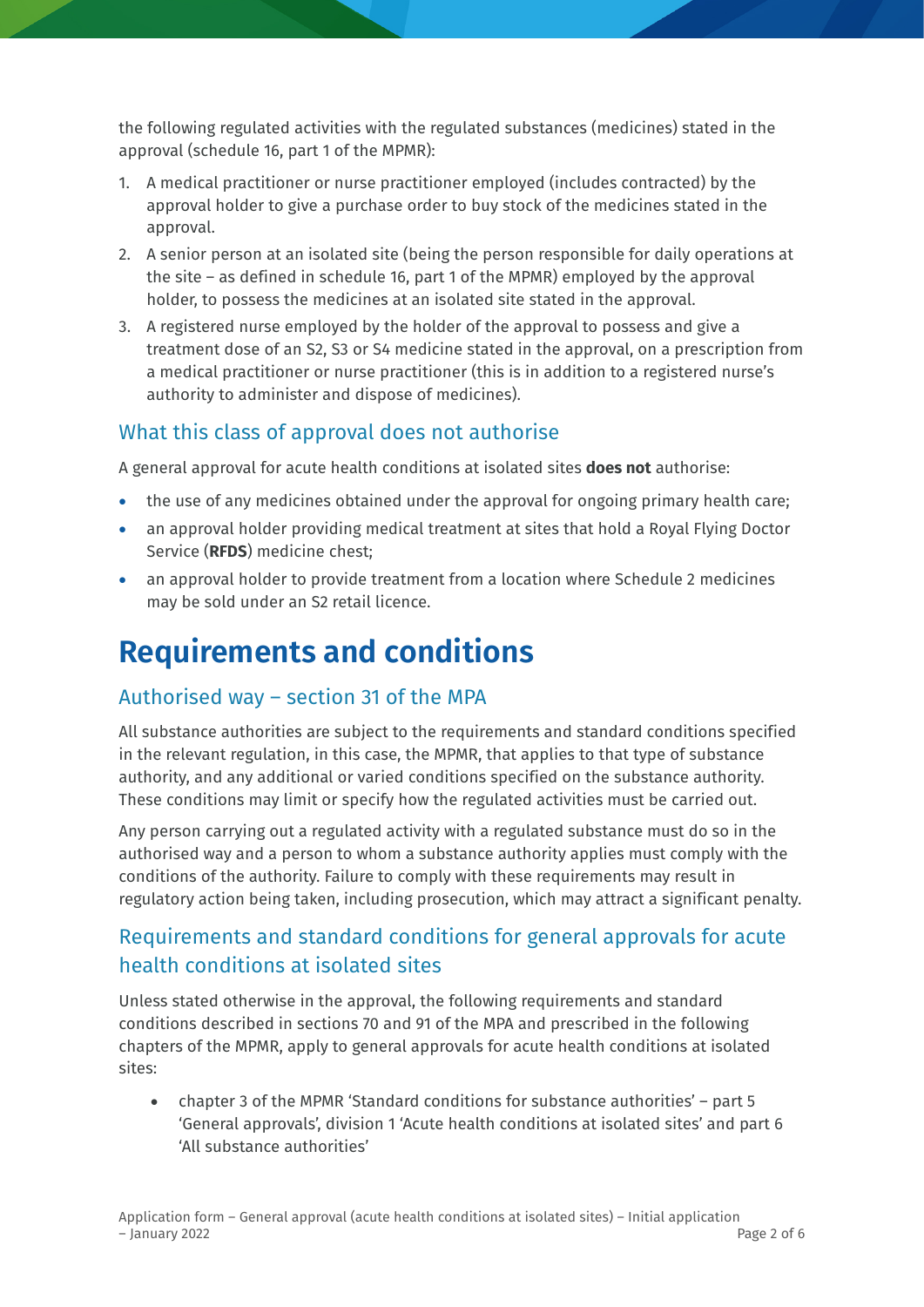- chapter 4 of the MPMR 'General requirements for dealings' part 3 'Buying by giving purchase orders', part 6 'Prescribing medicines', part 7 'Making standing orders', part 9 'Giving treatment doses of medicines', part 10 'Administering medicines' and part 11 'Disposing of waste from diversion-risk medicines' and
- chapter 8 of the MPMR 'Offences' part 2 'Secure storage systems', part 4 'Recording and keeping information', and part 5 'Reporting particular matters'.
- 1. The approval holder must appoint a medical practitioner or nurse practitioner who is appropriately qualified to oversee the dealings authorised under the approval (s32 of the MPMR).
- 2. The approval holder must take all reasonable steps to ensure a medical practitioner or nurse practitioner is available to be contacted when a dealing is carried out under the approval (s33 of the MPMR).
- 3. For buying stock of a medicine, the general approval holder and persons acting under the approval must comply with the requirements stated in chapter 4, part 3 of the MPMR 'Buying by giving purchase orders'.
- 4. For prescribing a medicine, the approval holder and persons acting under the general approval must comply with the requirements stated in chapter 4, part 6 of the MPMR 'Prescribing medicines'.
- 5. For making standing orders, the approval holder and persons acting under the general approval must comply with the requirements stated in chapter 4, part 7 of the MPMR 'Making standing orders'.
- 6. For giving a treatment dose of a medicine, the approval holder and persons acting under the general approval must comply with the requirements stated in chapter 4, part 9 of the MPMR 'Giving treatment doses of medicines'.
- 7. For administering a medicine, the approval holder and persons acting under the general approval must comply with the requirements stated in chapter 4, part 10 of the MPMR 'Administering medicines'.
- 8. For disposing of waste from a diversion-risk medicine, the approval holder and persons acting under the general approval must comply with the requirements stated in chapter 4, part 11 of the MPMR 'Disposing of waste from diversion-risk medicines'.
- 9. The approval holder and persons acting under the general approval must securely store medicines in accordance with the requirements stated in chapter 8, part 2 of the MPMR 'Secure storage systems'.
- 10. The approval holder and persons acting under the general approval must establish and maintain a medicines register, to track all the regulated activities with medicines under the substance authority until medicines are completely used or destroyed, in accordance with chapter 8, part 2, division 3 of the MPMR 'Medicines registers'.
- 11. Where an approval holder, or a person acting under the general approval, reasonably suspects a diversion-risk medicine has been lost or stolen, the holder must give notice about the incident to the chief executive of Queensland Health (or delegate) in the approved form and notify the Queensland Police Service about the incident as soon as practicable, but no later than the end of the next business day after the incident (s226 of the MPMR).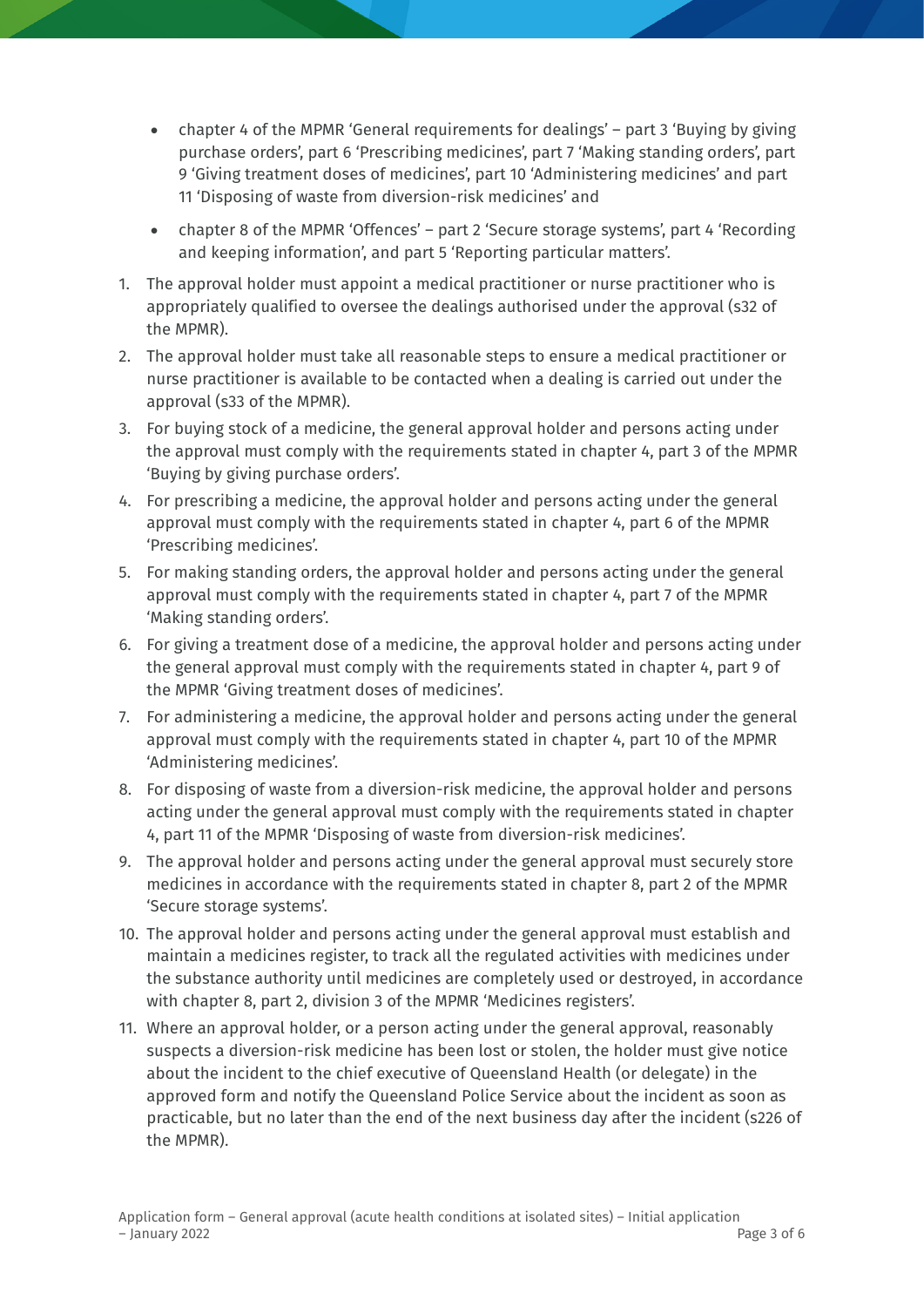- 12. The approval holder must ensure any records required to be kept under the MPA in relation to an authorised place stated in the authority are available for inspection from the place, and if the records are kept electronically, the approval holder must ensure the records for each authorised place stated in the substance authority are available for inspection from the primary place of business of the approval holder (s41 of the MPMR).
- 13. Where a record must be made or kept, approval holders must take all reasonable steps to ensure (s224 of the MPMR):
	- a. the record is kept in a retrievable form, and is kept securely to ensure it cannot be altered, obscured, deleted or removed without detection; and
	- b. the record is kept for a period of two years after it is made, or for a medicine register, for two years after the last entry in the register is made.
- 14. The approval holder must give notice to the chief executive of Queensland Health (or delegate) in the approved form if any of the following changes are proposed by the approval holder (s42 of the MPMR):
	- a. a change to an authorised place stated in the substance authority;
	- b. a change to a relevant person stated in the substance authority (such as a medical practitioner, nurse practitioner or senior person at an isolated site); and
	- c. another change to the approval holder's circumstances that substantially affects the holder's ability to comply with a condition of the substance authority.
- 15. Where the approval holder proposes to stop carrying out a dealing with a medicine under a substance authority, the holder must give the chief executive of Queensland Health (or delegate) a notice in the approved form stating the following information (s43 of the MPMR):
	- a. the day the dealing is proposed to stop;
	- b. the amount of medicines that are likely to be unused on that day, if any; and
	- c. how the approval holder proposes to deal with any unused medicines.

# **Information about general approvals for acute health conditions at isolated sites**

### Supervision

Because approvals require communication and co-ordination between the practitioners and the registered nurses, it is up to the appointed practitioners to determine which medicines are required, based on the isolated site's circumstances and the competencies of the registered nurses.

In compliance with section 32 of the MPMR, holders of general approvals for acute health conditions at isolated sites must appoint a medical practitioner or nurse practitioner to oversee the activities authorised under the approval.

Further, in compliance with section 33 of the MPMR, the holder of the general approval must take all reasonable steps to ensure that a medical practitioner or nurse practitioner is available to be contacted when a dealing is carried out under the approval, e.g. to provide prescriptions to registered nurses providing treatment under the general approval at any time nursing services are being provided.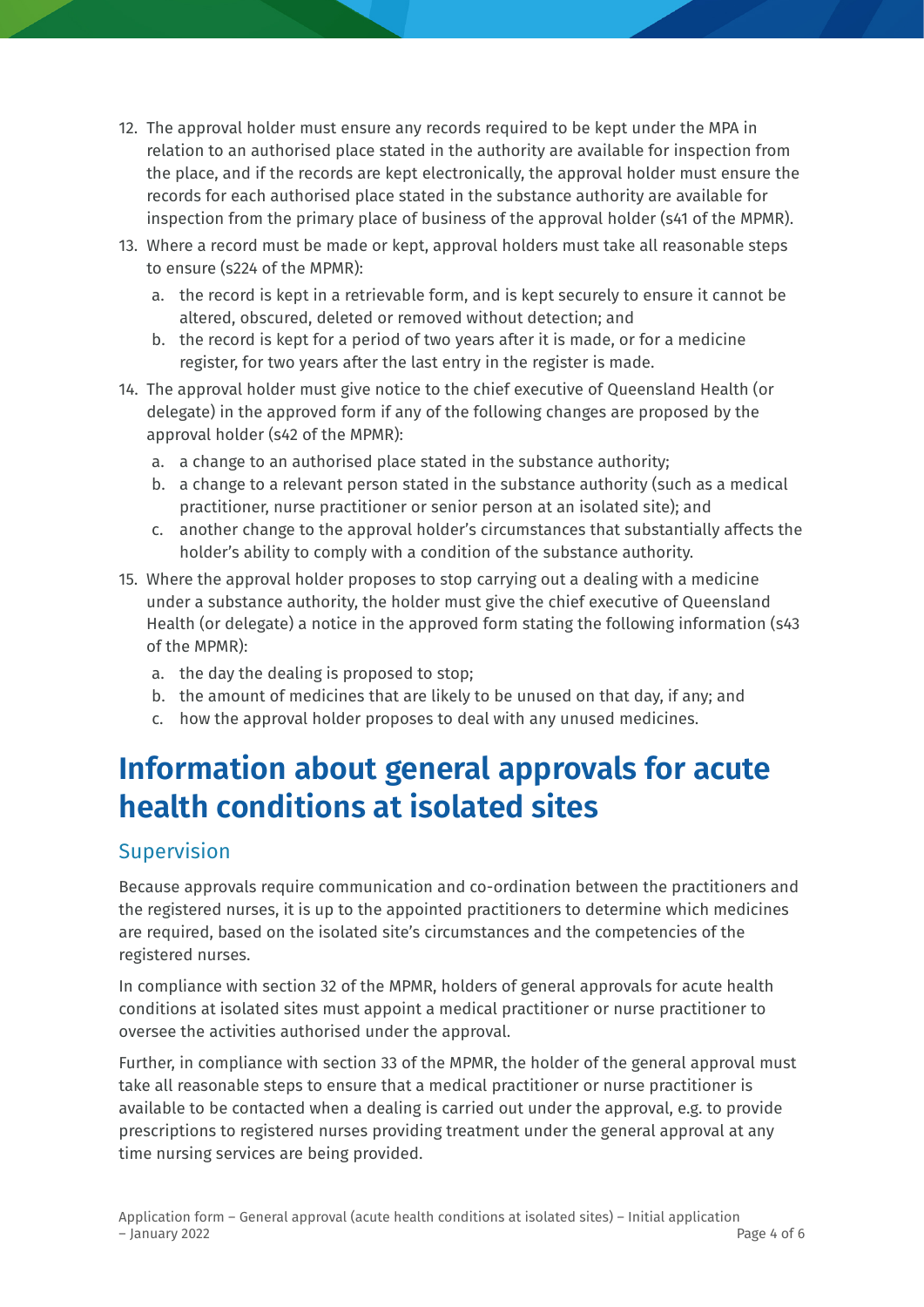#### Substance management plans – chapter 4, part 2 of the MPA

A substance management plan (**SMP**) is a document setting out how known and foreseeable risks associated with any regulated activity with a regulated substance are to be managed at a regulated place (s92 of the MPA). Applicants for general approvals for acute health conditions at isolated sites must have an SMP that meets the requirements specified in section 93 of the MPA and in the *[Departmental standard: Substance management plans for](https://www.health.qld.gov.au/__data/assets/pdf_file/0023/1108940/ds-substance-management-plans-medicines.pdf)  [medicines](https://www.health.qld.gov.au/__data/assets/pdf_file/0023/1108940/ds-substance-management-plans-medicines.pdf)* under the MPMR, detailing what governance is in place to ensure that medicines will be managed effectively. A [guideline for developing an SMP for medicines](https://www.health.qld.gov.au/__data/assets/pdf_file/0026/1110788/guide-smp-medicines.pdf) is available on the Queensland Health website.

To provide sufficient time for approval holders to comply with this new requirement, an SMP is not required until 1 year after the commencement of the MPA, i.e. 27 September 2022. Despite this, applicants should be able to demonstrate how they intend to manage and mitigate risks, by having in place appropriate procedures and protocols – as was required under the HDPR.

### Duration of approvals

Section 69 of the MPA provides that the chief executive of Queensland Health (or delegate) determines the duration of a granted substance authority. General approvals for acute health conditions at isolated sites will usually be granted for two years, but a shorter term may be granted if requested or if the chief executive of Queensland Health (or delegate) determines that a shorter period is appropriate.

### Change of name, location or circumstances

Substance authorities are not transferable across different entities. Accordingly, substance authority holders must notify Queensland Health if the authorised entity intends to change their name or ACN/ABN; change premises; or has another change in circumstances during the term of the substance authority, because this may mean that the authority is no longer valid. If the change is due to a change in ownership of the entity, or the chief executive of Queensland Health (or delegate) otherwise considers the change to be substantial, a new application will likely be required; in other circumstances, an amendment application may be required.

# **Applying for a general approval**

In determining the application, the matters described in section 76 of the MPA may be taken into consideration.

Queensland Health assesses all information relevant to an application including:

- prior compliance history;
- background, skills and qualifications of persons who will be responsible for overseeing activities to be carried out or will have access to regulated substances;
- which regulated substances are to be included in the substance authority;
- proposed activities and locations where regulated substances are to be used and stored; and
- the documented governance arrangements in place relevant to the substance authority.

Application form – General approval (acute health conditions at isolated sites) – Initial application  $-$  January 2022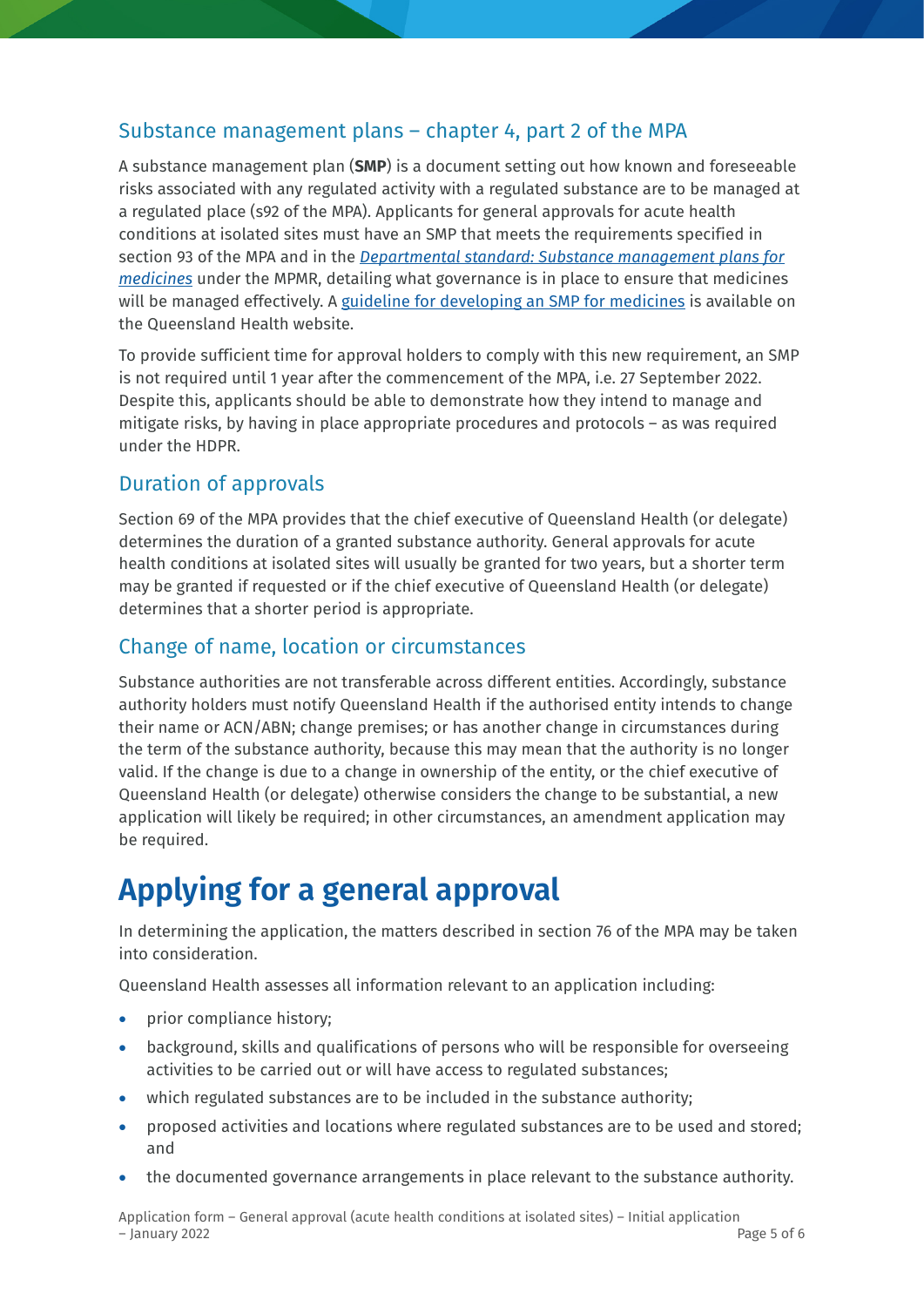All applications are assessed individually, and there is no guarantee that a substance authority will be granted to any applicant.

Under chapter 3, part 3, division 4 of the MPA, applications are decided within 90 days of the application (final consideration day – section 86 of the MPA), or the latest day the chief executive of Queensland Health (or delegate) receives information from the applicant (section 89 of the MPA), unless a later date is agreed (s88 of the MPA). Applications not decided by this time are taken to have been refused (s89(4) of the MPA).

To apply, submit via email the **attached** application form, accompanied by all supporting documents (certified where required), to:

The Chief Executive, Queensland Health c/o Healthcare Approvals and Regulation Unit (HARU) [medicines.applications@health.qld.gov.au](mailto:medicines.applications@health.qld.gov.au)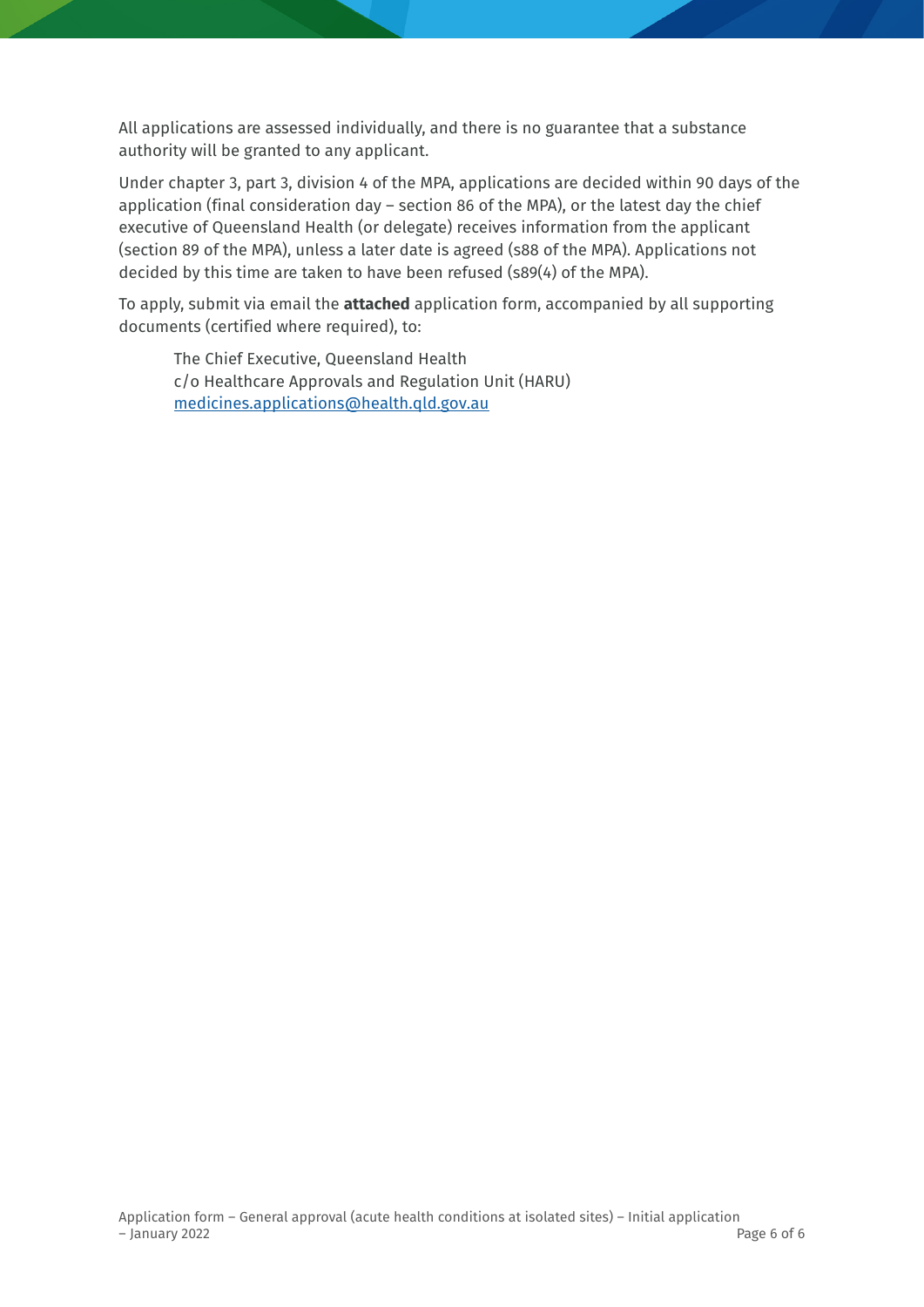**MPA-75GIS Version 2:01/2022 APPLICATION FOR A GENERAL APPROVAL (ACUTE HEALTH CONDITIONS AT ISOLATED SITES)**

#### **Privacy statement – please read carefully**

Personal information collected by Queensland Health is handled in accordance with the *Information Privacy Act 2009*. Queensland Health is collecting your personal information on this form under authority of the *Medicines and Poisons Act 2019*. The information is being collected to ensure that health risks arising from the use of regulated substances are appropriately managed. All personal information will be securely stored and only accessible by Queensland Health. Your personal information will not be disclosed to any other third parties without consent unless the disclosure is authorised or required by law. For information about how Queensland Health protects your personal information or to learn about your right to access your own personal information, please see our website at [www.health.qld.gov.au/global/privacy.](http://www.health.qld.gov.au/global/privacy)

| Section 1 - Applicant (entity) details                                                                                                                                                                                                                                                                                                                                                                                                                                   |                                     |                 |                 |  |     |  |  |
|--------------------------------------------------------------------------------------------------------------------------------------------------------------------------------------------------------------------------------------------------------------------------------------------------------------------------------------------------------------------------------------------------------------------------------------------------------------------------|-------------------------------------|-----------------|-----------------|--|-----|--|--|
| Provide details of the legal entity (individual/organisation) seeking the approval                                                                                                                                                                                                                                                                                                                                                                                       |                                     |                 |                 |  |     |  |  |
| Type of entity seeking the approval                                                                                                                                                                                                                                                                                                                                                                                                                                      | Specify type (if<br>another entity) |                 |                 |  |     |  |  |
| Name of entity (e.g. individual (surname, given names), partnership, company, incorporated association)                                                                                                                                                                                                                                                                                                                                                                  |                                     |                 |                 |  |     |  |  |
|                                                                                                                                                                                                                                                                                                                                                                                                                                                                          |                                     |                 |                 |  |     |  |  |
| <b>ACN</b><br>Trading name<br>(if applicable)<br>(if applicable)                                                                                                                                                                                                                                                                                                                                                                                                         |                                     |                 |                 |  |     |  |  |
| Entity phone                                                                                                                                                                                                                                                                                                                                                                                                                                                             | Entity email                        |                 |                 |  |     |  |  |
| Postal<br>address                                                                                                                                                                                                                                                                                                                                                                                                                                                        |                                     |                 | Town/<br>Suburb |  | P/C |  |  |
| Contact person                                                                                                                                                                                                                                                                                                                                                                                                                                                           | Phone<br>Email                      |                 |                 |  |     |  |  |
| Attach a current company extract from the Australian Securities and Investments Commission (ASIC) (if<br>applicable)                                                                                                                                                                                                                                                                                                                                                     |                                     |                 |                 |  |     |  |  |
| Section 2 - Relevant persons (s76 and Schedule 1 MPA)                                                                                                                                                                                                                                                                                                                                                                                                                    |                                     |                 |                 |  |     |  |  |
| All applications must include completed Details of relevant person forms (MPA-76) for each of the following:                                                                                                                                                                                                                                                                                                                                                             |                                     |                 |                 |  |     |  |  |
| 1. (a) If the approval is to be issued to a sole trader, the applicant must complete the relevant person form.<br>(b) If the approval is to be issued to a partnership, each partner must complete the relevant person form.<br>(c) If the approval is to be issued to a body corporate, an executive officer (executive director, company<br>secretary, chief executive officer, general manager or chief financial officer) must complete the relevant<br>person form. |                                     |                 |                 |  |     |  |  |
| 2. A senior person (the person responsible for daily operations at the site e.g. site manager/supervisor) must be<br>nominated for each premises on the approval. Each senior person must complete the relevant person form.                                                                                                                                                                                                                                             |                                     |                 |                 |  |     |  |  |
| 3. Each medical practitioner or nurse practitioner, nominated to be responsible for providing governance and<br>oversight, prescriptions to registered nurses, and to purchase the medicines must complete the relevant person<br>form.                                                                                                                                                                                                                                  |                                     |                 |                 |  |     |  |  |
| Attach completed details of relevant person forms for each person relevant to this application                                                                                                                                                                                                                                                                                                                                                                           |                                     |                 |                 |  |     |  |  |
| Section 3 - Premises where medicines are to be stored and used                                                                                                                                                                                                                                                                                                                                                                                                           |                                     |                 |                 |  |     |  |  |
| Provide details of the physical address where medicines are to be stored and used. To include additional sites on the same<br>approval, please attach further details.                                                                                                                                                                                                                                                                                                   |                                     |                 |                 |  |     |  |  |
| <b>Isolated site 1</b>                                                                                                                                                                                                                                                                                                                                                                                                                                                   |                                     |                 |                 |  |     |  |  |
| <b>Site</b><br>Name                                                                                                                                                                                                                                                                                                                                                                                                                                                      |                                     |                 |                 |  |     |  |  |
| <b>Site</b><br><b>Address</b>                                                                                                                                                                                                                                                                                                                                                                                                                                            |                                     | Town<br>/Suburb |                 |  | P/C |  |  |
| Contact person                                                                                                                                                                                                                                                                                                                                                                                                                                                           | Phone                               |                 | Email           |  |     |  |  |

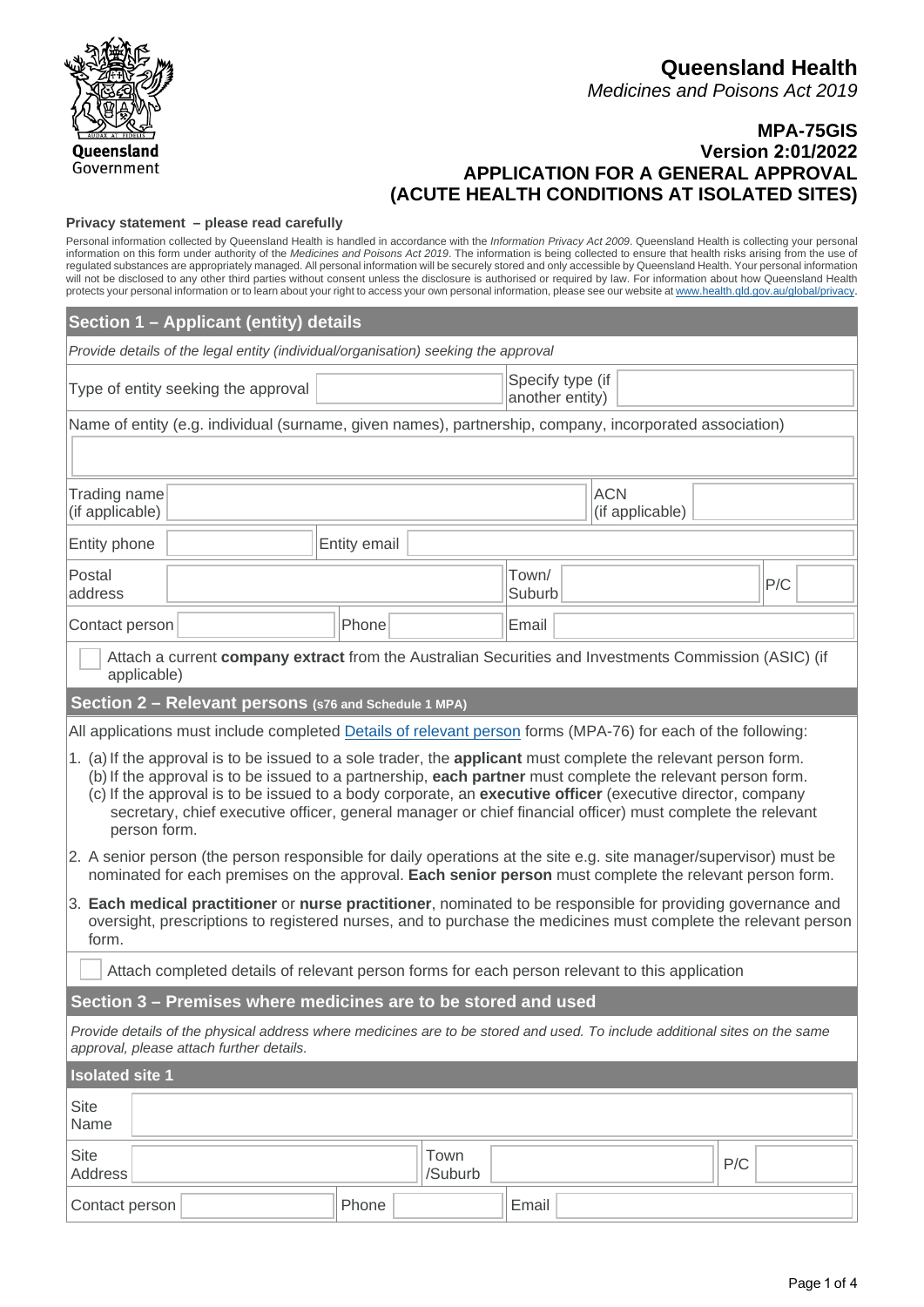#### **MPA-75GIS Version 2:01/2022 APPLICATION FOR A GENERAL APPROVAL (ACUTE HEALTH CONDITIONS AT ISOLATED SITES)**

| Description of services to be provided at this site  |  |  |  |  |       |  |                 |       |     |  |
|------------------------------------------------------|--|--|--|--|-------|--|-----------------|-------|-----|--|
| Days/Times when services<br>are to be provided       |  |  |  |  |       |  |                 |       |     |  |
| Storage location (e.g. building/room number)         |  |  |  |  |       |  |                 |       |     |  |
|                                                      |  |  |  |  |       |  |                 |       |     |  |
| Nature of storage (details of room, receptacle etc.) |  |  |  |  |       |  |                 |       |     |  |
| Control of access (details of safe, keyholders etc.) |  |  |  |  |       |  |                 |       |     |  |
| <b>Isolated site 2</b>                               |  |  |  |  |       |  |                 |       |     |  |
| <b>Site</b><br>Name                                  |  |  |  |  |       |  |                 |       |     |  |
| <b>Site</b><br>Address                               |  |  |  |  |       |  | Town<br>/Suburb |       | P/C |  |
| Contact person                                       |  |  |  |  | Phone |  |                 | Email |     |  |
| Description of services to be provided at this site  |  |  |  |  |       |  |                 |       |     |  |
| Days/Times when services<br>are to be provided       |  |  |  |  |       |  |                 |       |     |  |
| Storage location (e.g. building/room number)         |  |  |  |  |       |  |                 |       |     |  |
| Nature of storage (details of room, receptacle etc.) |  |  |  |  |       |  |                 |       |     |  |
| Control of access (details of safe, keyholders etc.) |  |  |  |  |       |  |                 |       |     |  |
|                                                      |  |  |  |  |       |  |                 |       |     |  |

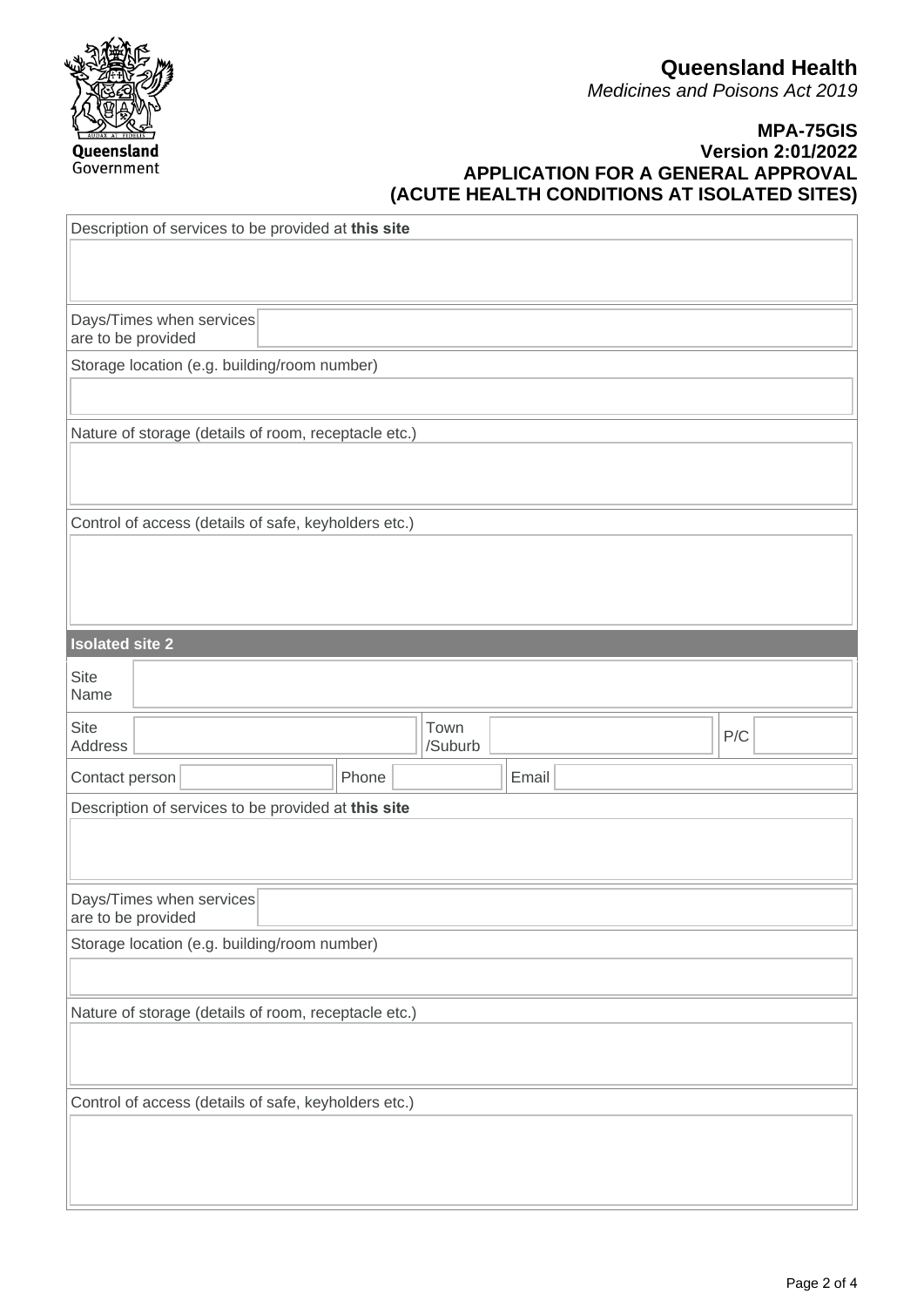#### **MPA-75GIS Version 2:01/2022 APPLICATION FOR A GENERAL APPROVAL (ACUTE HEALTH CONDITIONS AT ISOLATED SITES)**

#### **Section 4 – Substance management plan (s93 MPA, Chapter 6 and Schedule 17 MPMR)**

The holder of a general approval for acute health conditions at isolated sites, must make a substance management plan before any regulated activity happens with a regulated substance at, or in connection with, a regulated place (an isolated site), unless the person has a reasonable excuse.

The substance management plan must:

- state the following:
	- o the day the plan starts;
	- o the location of the place;
	- o the regulated activities and regulated substances to which the plan applies;
	- o the persons (staff) to whom the plan applies; and
- address the matters specified in the Departmental standard: 'Substance management plans for medicines' under the MPMR; and
- be written in a way that is likely to be easily understood by staff.

The approval holder (as 'responsible person') must ensure the substance management plan:

- is made available to staff when it is made; and
- is reviewed at the time specified in the MPMR.

| NOTE: A SUBSTANCE MANAGEMENT PLAN IS NOT REQUIRED UNTIL 27 SEPTEMBER 2022 (\$280 MPA) |  |
|---------------------------------------------------------------------------------------|--|
|---------------------------------------------------------------------------------------|--|

Have you prepared a substance management plan that meets the criteria above and the Departmental standard: 'Substance management plan that friends the enteria above and the  $\Box$  Yes  $\Box$  No

**Section 5 – Duration of the substance authority (s69 MPA)**

General approvals for acute health conditions at isolated sites may be granted for up to two years, but a **shorter term** may be requested/granted.

Please specify the term of approval sought:

| 1 year                                                         | 2 years | Another term, please specify                                                                                                                                                       |  |  |  |  |  |
|----------------------------------------------------------------|---------|------------------------------------------------------------------------------------------------------------------------------------------------------------------------------------|--|--|--|--|--|
| Section 6 - Additional information and attachments             |         |                                                                                                                                                                                    |  |  |  |  |  |
| Provide any additional information to support your application |         |                                                                                                                                                                                    |  |  |  |  |  |
|                                                                |         |                                                                                                                                                                                    |  |  |  |  |  |
|                                                                |         |                                                                                                                                                                                    |  |  |  |  |  |
|                                                                |         |                                                                                                                                                                                    |  |  |  |  |  |
|                                                                |         |                                                                                                                                                                                    |  |  |  |  |  |
|                                                                |         | Provide/specify which attachments are attached to support this application:                                                                                                        |  |  |  |  |  |
|                                                                |         | A current <b>company extract</b> from the Australian Securities and Investments Commission (ASIC)                                                                                  |  |  |  |  |  |
|                                                                |         | Details of relevant person forms for each person relevant to the application (directors, medical<br>practitioners, nurse practitioners, senior persons e.g. site supervisors etc.) |  |  |  |  |  |
| procedures) please specify                                     |         | Other relevant documents (e.g. letter or contract confirming engagement of services, operational                                                                                   |  |  |  |  |  |
|                                                                |         |                                                                                                                                                                                    |  |  |  |  |  |
|                                                                |         |                                                                                                                                                                                    |  |  |  |  |  |
| Section 7 – Consent and declaration                            |         |                                                                                                                                                                                    |  |  |  |  |  |

By making this application:

I declare that I have authority to make this application on behalf of the applicant.